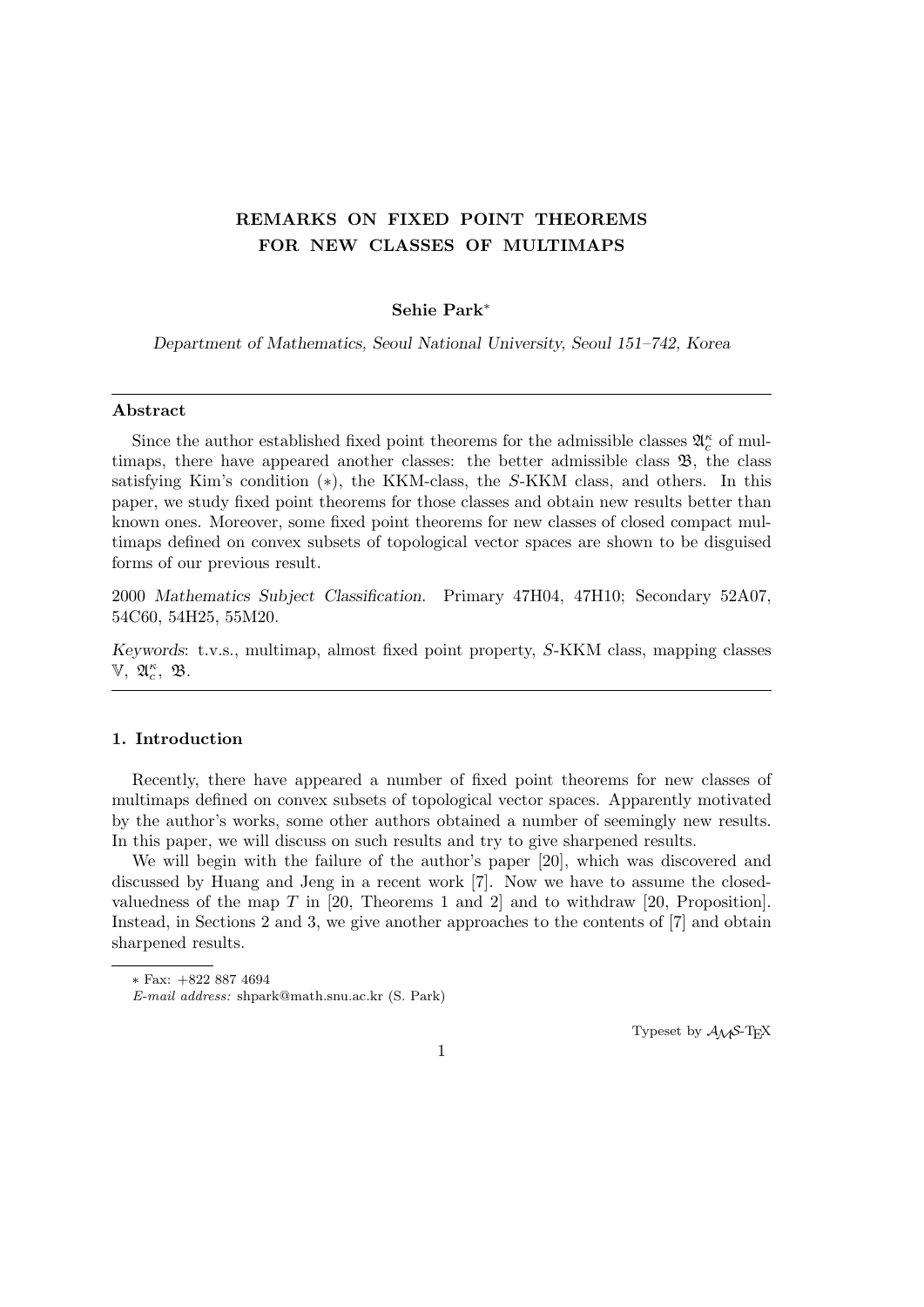In Section 2, we define the almost fixed point property of a multimap  $T : X \to X$ , where *X* is a nonempty convex subset of a Hausdorff topological vector space, and obtain a generalization (Theorem 2.3) of the well-known Himmelberg theorem. Moreover, we give a basic fixed point theorem (Theorem 2.4) on multimaps satisfying the almost fixed point property and the condition (*∗*) due to Kim [8], and some consequences of the basic theorem.

Section 3 deals with the so-called *s*-KKM class of multimaps having the almost fixed point property. We obtain sharpened versions of results of Huang and Jeng [7], whose main aim was to correct and generalize earlier works of Kim [8] and Park [20], and a generalization (Theorem 3.4) of results in [2,3,7].

In Section 4, we are mainly concerned with generalizations of the Himmelberg fixed point theorem [6] for convex-valued upper semicontinuous maps. We show that the theorem was extended to acyclic maps  $\mathbb{V}$ , admissible class  $\mathfrak{A}^{\kappa}_{c}$ , and the better admissible class B by the author for topological vector spaces more general than locally convex ones. Recently, some authors dealt with fixed point theorems for seemingly new and broad classes of multimaps. We clarify that some of them are disguised forms of the author's earlier result, and obtain sharpened formulations of them.

#### **2. The almost fixed point property**

A t.v.s. means a Hausdorff topological vector space and a multimap (simply, a map) *T* : *X* → *Y* is a function from *X* into  $2<sup>Y</sup>\{\emptyset\}$ . All terminology is standard. The closure operation is denoted by cl or .

In a recent work [21], from the KKM principle and its open version, we deduced a general almost fixed point theorem [21, Theorem 3]. The following is a simple consequence of the theorem:

**Theorem 2.1.** Let X be a convex subset of a t.v.s. E. Let  $T : X \multimap E$  be a lower  $[resp. upper]$  *semicontinuous multimap such that*  $T(x)$  *is convex for each*  $x \in X$ *. If there is a precompact subset K of X such that*  $T(x) \cap K \neq \emptyset$  *for each*  $x \in X$ *, then for every convex neighborhood U of the origin* 0 *of E, there exists a point*  $x_U \in X$  *such that*  $T(x_U) \cap (x_U + U) \neq \emptyset$ .

Ky Fan [5, Theorem 7] obtained Theorem 2.1 for a locally convex t.v.s. *E* and for a lower semicontinuous multimap  $T : X \to E$ . For a single-valued map  $f : X \to X$ , Fan noted that Theorem 2.1 might be regarded as a generalization of the Tychonoff fixed point theorem to noncompact (or precompact) convex sets; see Theorem 2.2 below.

Lassonde  $[9,$  Théorème 4 $]$  obtained Theorem 2.1 for a compact upper semicontinuous map  $T: X \longrightarrow X$  having convex values.

Moreover, in [21], we deduced the following from Theorem 2.1:

**Theorem 2.2** (Himmelberg [6]). *Let X be a convex subset of a locally convex t.v.s. E and*  $T: X \longrightarrow X$  *a compact upper semicontinuous multimap with closed convex values. Then T* has a fixed point  $x_0 \in X$ ; that is,  $x_0 \in T(x_0)$ .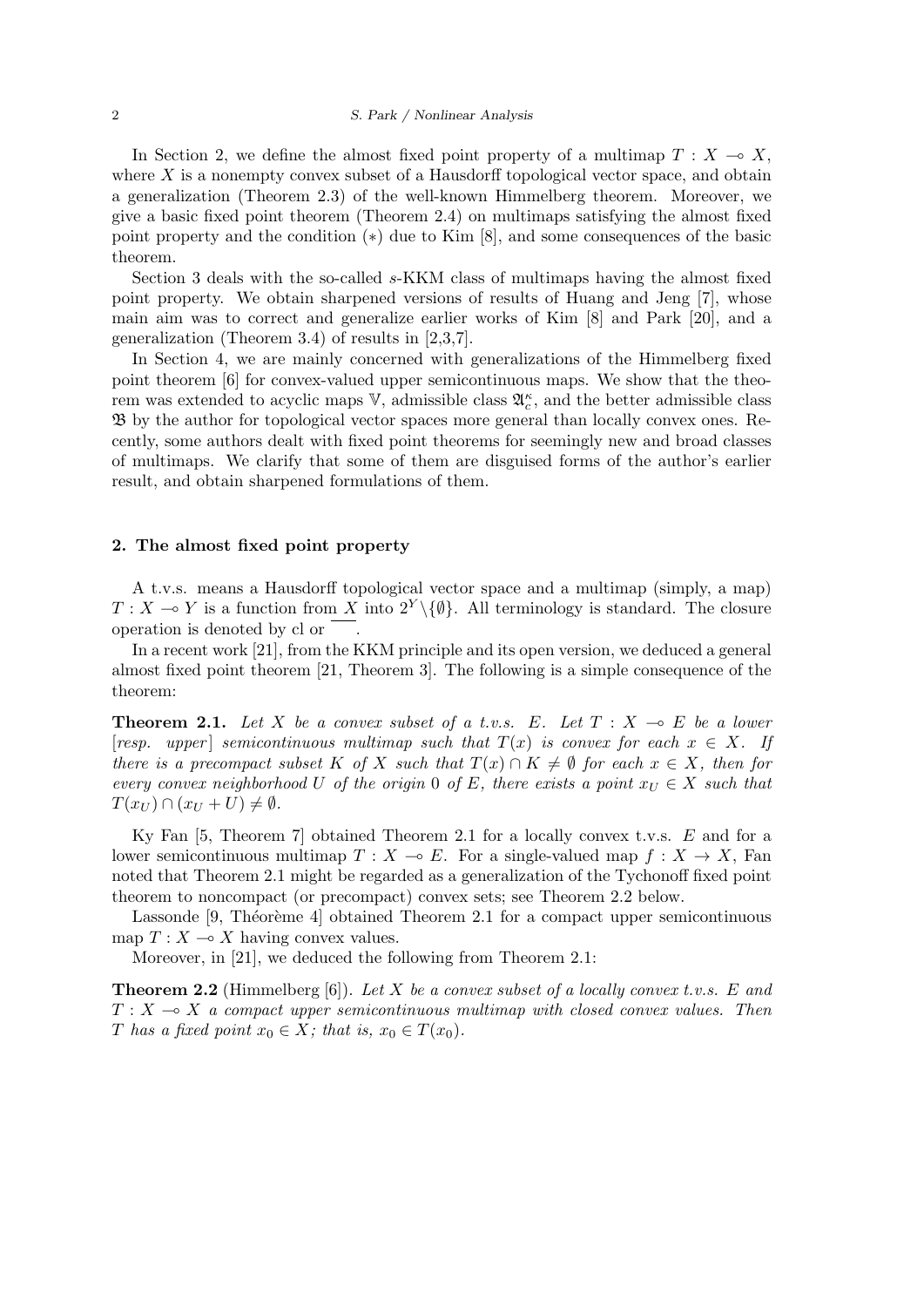Let X be a convex subset of a t.v.s. E. A multimap  $T : X \to X$  is said to have the *almost fixed point property* if, for every convex neighborhood *U* of the origin 0 of *E*, there exists a point  $x_U \in X$  such that  $x_U \in T(x_U) + U$  or  $T(x_U) \cap (x_U + U) \neq \emptyset$ .

The following generalizes the Himmelberg theorem:

**Theorem 2.3.** *Let X be a convex subset of a locally convex t.v.s. E. Then any closed compact multimap*  $T: X \to X$  *having the almost fixed property has a fixed point.* 

*Proof.* Since *E* is locally convex and *T* has the almost fixed point property, for each neighborhood *U* of 0, there exists  $x_U, y_U \in X$  such that  $y_U \in T(x_U)$  and  $y_U \in x_U + U$ . Since  $T(X)$  is relatively compact, we can choose a subnet of  $\{y_U\}$  with a cluster point  $x_0 \in \overline{T(X)}$ . Since *E* is Hausdorff, the corresponding subnet of  $\{x_U\}$  also converges to  $x_0$ . Since the graph of *T* is closed in  $X \times \overline{T(X)}$ , we have  $x_0 \in T(x_0)$ . This completes our proof.

*Remark.* We give an example of Theorem 2.3 for which Theorem 2.2 does not work: Let  $X = [0, \infty) \subset \mathbb{R}$  and  $T(x) := \{0\}$  for  $x \in [0, 1), T(x) := \{0, 1\}$  for  $x = 1$ , and  $T(x) := \{1\}$ for  $x \in (1,\infty)$ . Then *T* is closed and has almost fixed point property, but  $T(1)$  is not convex.

In order to obtain another fixed point theorems for multimaps having the almost fixed point property, we need the following:

**Lemma 2.4.** *Let X be a convex subset of a t.v.s. E, V a local base of open neighborhoods of* 0 *in E*, and  $T: X \to X$  *a multimap. Then the following are equivalent:* 

(\*) If  $y \in X$  satisfies  $y \notin T(y)+U$  for some  $U \in V$ , then  $y \notin cl\{x \in X : x \in T(x)+\infty V\}$ *for some*  $V \in \mathcal{V}$ *.* 

(\*\*) 
$$
\bigcap_{U \in \mathcal{V}} \{x \in X : x \in T(x) + U\} = \bigcap_{U \in \mathcal{V}} cl\{x \in X : x \in T(x) + \text{co } U\}.
$$

*Proof.* (\*)  $\implies$  (\*\*). For any  $U \in \mathcal{V}$ , let

$$
F_U := \{ x \in X : x \in T(x) + \text{co } U \}, \quad F'_U := \{ x \in X : x \in T(x) + U \}.
$$

Then (*∗∗*) becomes the following:

$$
\bigcap_{U\in\mathcal{V}}F'_U=\bigcap_{U\in\mathcal{V}}\operatorname{cl} F_U.
$$

It suffices to show the left hand side includes the right hand one. Suppose that *y ∈*  $\bigcap_{U \in \mathcal{V}} \text{cl } F_U$  satisfies  $y \notin \bigcap_{U \in \mathcal{V}} F'_U$ ; that is,  $y \notin T(y) + U$  for some  $U \in \mathcal{V}$ . Then by condition (\*), there exists a  $V \in \mathcal{V}$  satisfying  $y \notin \mathrm{cl}\, F_V$ . This is a contradiction.

(*∗∗*) =*⇒* (*∗*) Clear.

The conditions (*∗*) and (*∗∗*) are due to Kim [8], and multimaps satisfying (*∗*) are studied in [7,8,20].

For the multimap class satisfyng (*∗*) or (*∗∗*) we have the following fixed point theorem: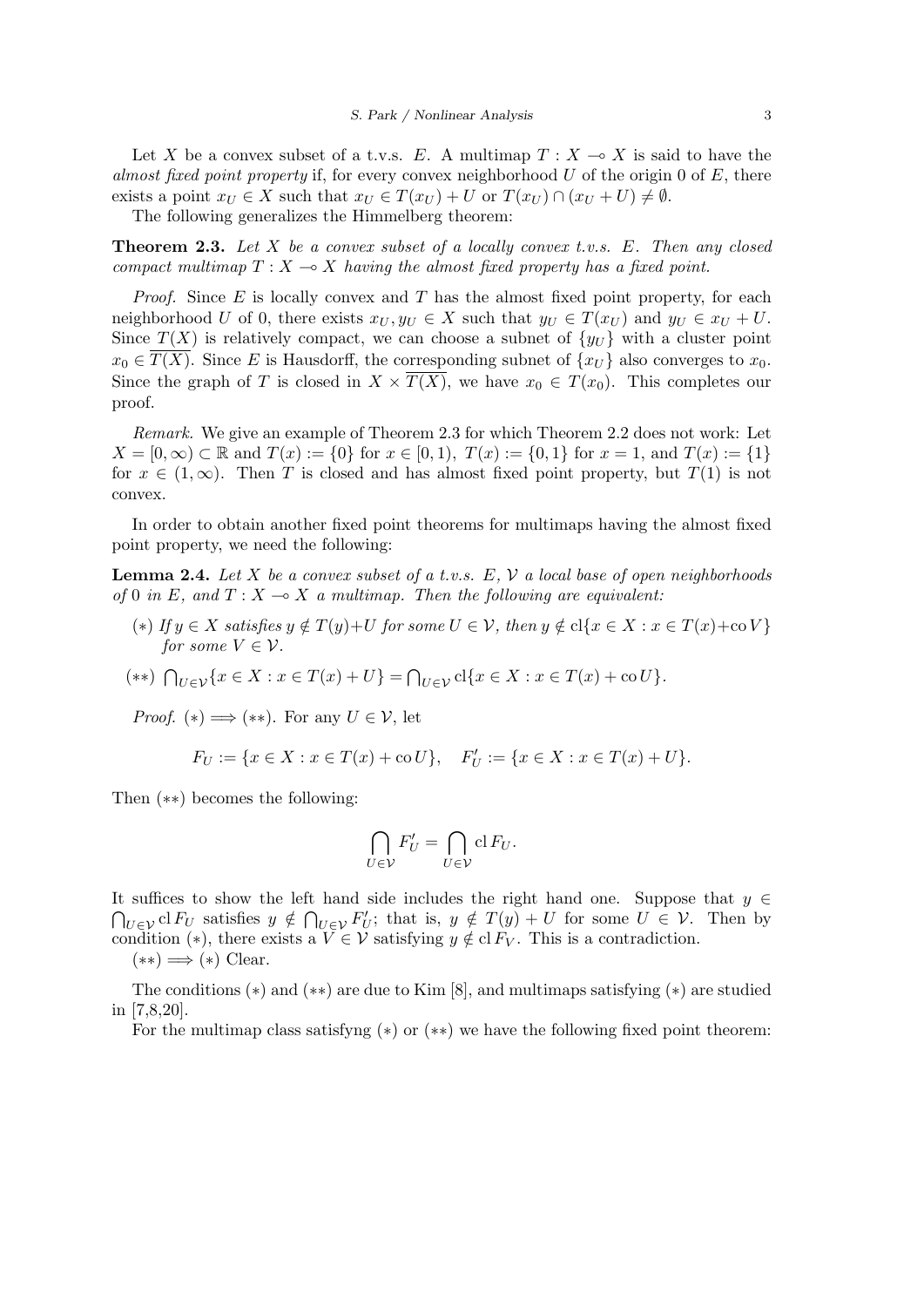**Theorem 2.5.** Let X be a compact convex subset of a t.v.s. E and  $T : X \rightarrow X$  a *multimap such that*

- (i) *T has the almost fixed point property;*
- (ii) *T has closed values; and*
- (iii) *T satisfies condition* (*∗∗*)*.*

*Then T has a fixed point.*

*Proof.* We use the notations in Lemma 2.4 and its proof. For any  $U \in V$ , by (i), there is an  $x_U \in X$  such that  $x_U \in T(x_U) + \text{co } U$ . Then  $F_U \neq \emptyset$  and  $F'_U \subset F_U$  for each  $U \in \mathcal{V}$ . It is clear that  ${F_U : U \in \mathcal{V}}$  has the finite intersection property. Since each cl  $F_U$  is a closed subset of the compact space *X*, we have  $\bigcap_{U \in \mathcal{V}} cl F_U \neq \emptyset$ . Therefore, by (iii), there exists an  $\hat{x} \in X$  such that

$$
\widehat{x} \in \bigcap_{U \in \mathcal{V}} F'_U = \bigcap_{U \in \mathcal{V}} \mathrm{cl} \, F_U \neq \emptyset,
$$

and hence, we have

$$
\widehat{x} \in \bigcap_{U \in \mathcal{V}} (T(\widehat{x}) + U) = \mathrm{cl}\, T(\widehat{x}) = T(\widehat{x})
$$

by (ii). This completes our proof.

Combining Theorems 2.1 and 2.5, we obtain the following:

**Theorem 2.6.** Let X be a compact convex subset of a t.v.s. E and  $T : X \rightarrow X$  a *lower* [*resp. upper* ] *semicontinuous multimap having closed convex values. If T satisfies condition* (*∗∗*)*, then T has a fixed point.*

Note that Theorem 2.6 for lower semicontinuous maps is a correct form of Kim [8, Theorem 1], Park [20, Theorem 2] and that Theorem 2.6 for upper semicontinuous maps is due to Huang and Jeng [7, Corollary 2.6] with different proof.

Now we give more maps satisfying condition (*∗∗*):

**Lemma 2.7.** *Let X be a convex subset of a locally convex t.v.s. Then any closed compact multimap*  $T: X \rightarrow X$  *satisfies condition* (\*\*).

*Proof.* Let *V* be a local base of convex open neighborhoods of 0 in *E*. for each  $U \in V$ , we have a  $V \in \mathcal{V}$  satisfying  $V \subset V \subset U$ . Then the set  $F_{\overline{V}} := \{x \in X : x \in T(x) + V\}$  is closed. In fact, for any  $x \in \text{cl } F_{\overline{V}}$ , choose a net  $\{x_{\alpha}\}\in F_{\overline{V}}$  such that  $x_{\alpha} \to x$ . For each  $x_{\alpha} \in F_{\overline{V}}$ , we have  $y_{\alpha} \in T(x_{\alpha})$  such that  $x_{\alpha} - y_{\alpha} \in \overline{V}$ . Since  $y_{\alpha} \in T(X)$  and  $\overline{T(X)}$  is compact in X, we may assume that  $y_{\alpha} \to y$  for some  $y \in \overline{T(X)} \subset X$ . As  $\overline{V}$  is closed, we have  $x - y \in \overline{V}$ , and as *T* is closed, we have  $y \in T(x)$  and hence  $x \in (y + \overline{V}) \cap X \subset (T(x) + \overline{V}) \cap X$ . Therefore,  $x \in F_{\overline{V}}$  and  $F_{\overline{V}}$  is closed. Now we have

$$
\bigcap_{U \in \mathcal{V}} F_U = \bigcap_{V \in \mathcal{V}} F_{\overline{V}} = \bigcap_{V \in \mathcal{V}} \mathrm{cl} \, F_{\overline{V}} = \bigcap_{U \in \mathcal{V}} \mathrm{cl} \, F_U
$$

and hence condition (*∗∗*) holds.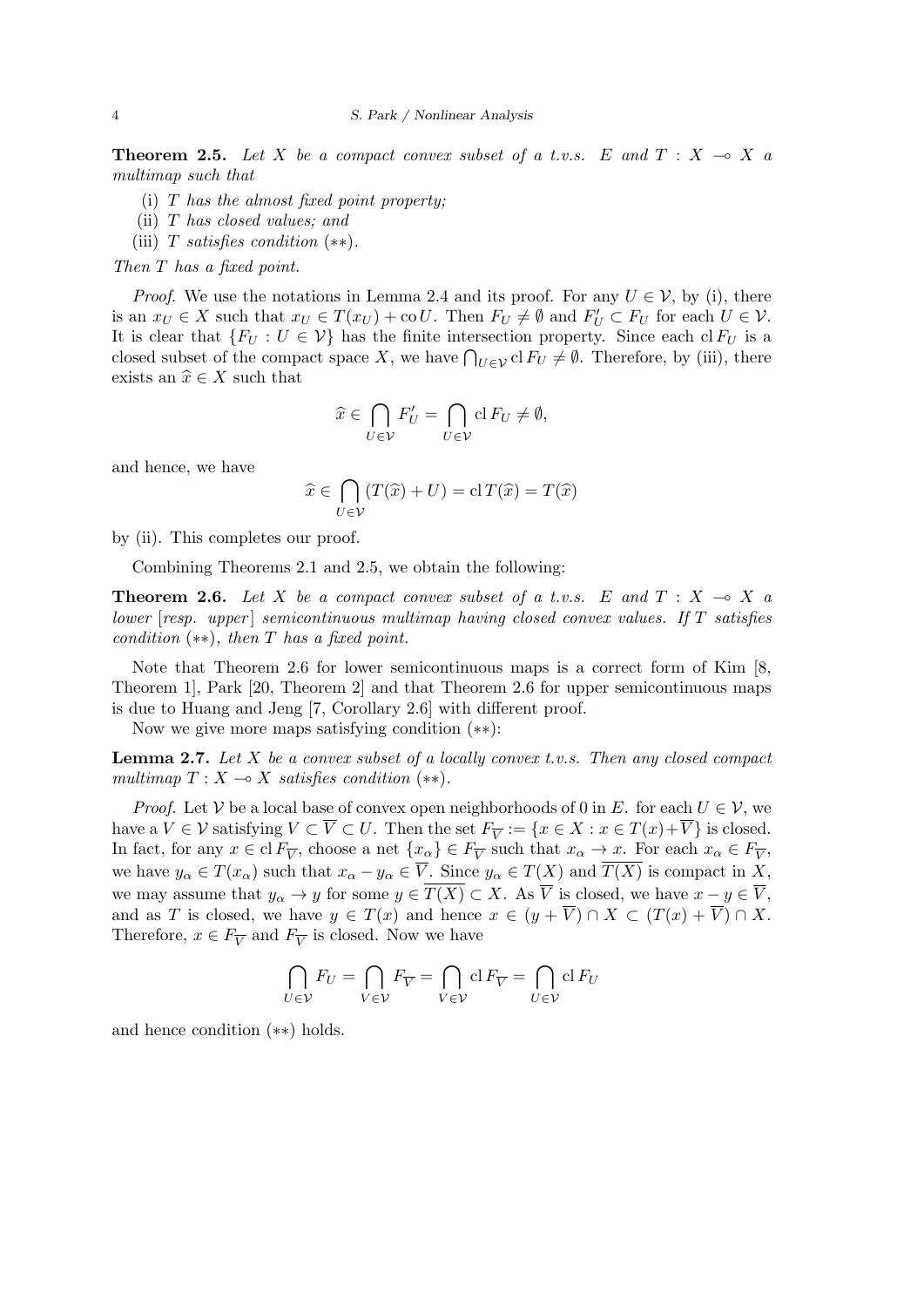If *X* itself is compact, Lemma 2.7 reduces to Huang and Jeng [7, Proposition 2.3], whose proof is modified here for completeness.

From Lemma 2.7 and Theorem 2.5, we have the following:

**Corollary 2.8.** *Let X be a compact convex subset of a locally convex t.v.s. Then any closed multimap*  $T : X \to X$  *having the almost fixed point property has a fixed point.* 

Corollary 2.8 is a simple consequence of Theorem 2.3 and generalizes the well-known Fan–Glicksberg theorem; see [12,19].

## **3. The generalized KKM property**

Let  $\langle X \rangle$  be the set of all nonempty finite subsets of a set X.

Let *X* be a convex subset of a linear space and *Y* a topological space. In 1996, Chang and Yen [3] defined

 $T \in KKM(X, Y) \iff T : X \to Y$  is a map such that the family  $\{S(x) : x \in X\}$  has the finite intersection property whenever  $S : X \rightarrow X$  has closed values and  $T(\text{co } N) \subset S(N)$  for each  $N \in \langle X \rangle$ .

Moreover, Chang and Yen [4] introduced the class of *S*-KKM maps and gave a characterization of such maps and an *s*-KKM theorem. This was extended to *S*-KKM maps by Lin and Chang [10] with additional results. This is followed by Chang, Huang, Jeng, and Kuo [2].

Let *X* be a nonempty set, *Y* a nonempty convex subset of a linear space and *Z* a topological space. If  $S : X \to Y$ ,  $T : Y \to Z$  and  $F : X \to Z$  are three multimaps satisfying

$$
T(\cos S(A)) \subset F(A)
$$

for any  $A \in \langle X \rangle$ , then F is called a generalized S-KKM map with respect to T. If the multimap  $T: Y \to Z$  satisfies that for any generalized *S*-KKM map F with respect to T the family  $\{F(x): x \in X\}$  has the finite intersection property, then *T* is said to have the *S*-KKM property. The class *S*-KKM $(X, Y, Z)$  is defined to be the set  $\{T : Y \to Z | T \text{ has } X\}$ the *S*-KKM property*}*; see [4,10].

As shown in [2], when  $X = Y$  and *S* is the identity map  $1_X$ , then *S*-KKM(*X,Y, Z*) reduces to the class  $KKM(X, Z)$  introduced by Chang and Yen in [3], and moreover, KKM $(Y, Z)$  is contained in *S*-KKM $(X, Y, Z)$  for any  $S: X \rightarrow Y$  and generally this inclusion is proper.

If *S* is a single-valued map  $s: X \to Y$ , then we can consider the class *s*-KKM(*X,Y, Z*).

**Lemma 3.1.** *Let I be a nonempty set, X a convex subset of a t.v.s. E* (*not necessarily Hausdorff*)*,*  $s: I \to X$ *,*  $T \in s$ *-KKM*(*I, X, X*) *a multimap, and U a convex open subset of E. If*

(1) 
$$
\overline{T(X)} \subset \bigcup_{z \in A} (s(z) + U) \quad \text{for some} \quad A \in \langle I \rangle,
$$

*then there exists an*  $x_U \in X$  *such that*  $T(x_U) \cap (x_U + U) \neq \emptyset$ *.*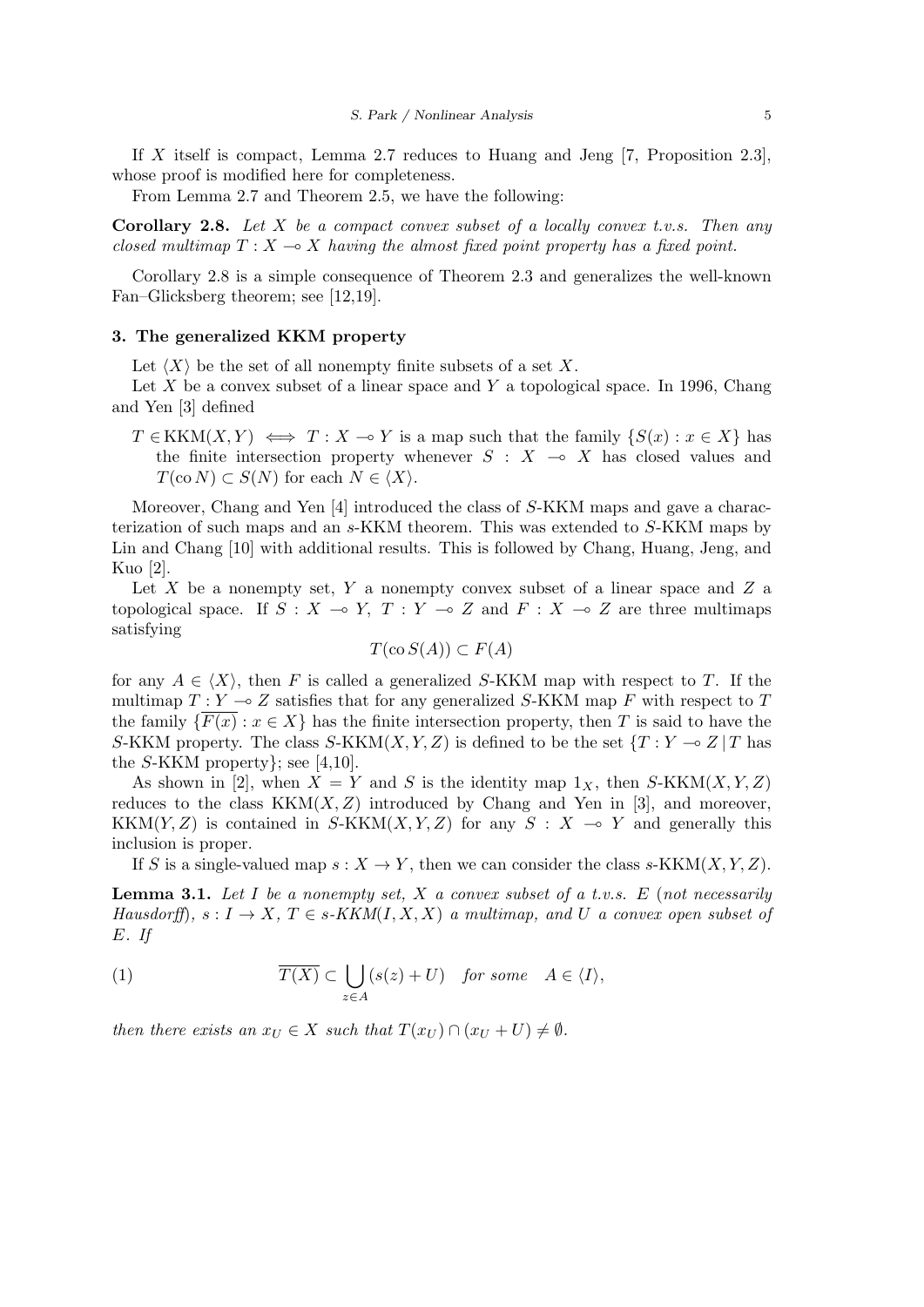*Proof.* Let  $F: I \to X$  be a map defined by

$$
F(z) := \overline{T(X)} \setminus (s(z) + U) \quad \text{for } z \in I.
$$

Since  $\overline{T(X)} \subset \bigcup_{z \in A} (s(z) + U),$ 

$$
\bigcap_{z \in A} F(z) = \overline{T(X)} \setminus \bigcup_{z \in A} (s(z) + U) \subset \overline{T(X)} \setminus \overline{T(X)} = \emptyset,
$$

and hence  ${F(z)}_{z\in I}$  does not have the finite intersection property. Since *F* has closed values and  $T \in s$ -KKM $(I, X, X)$ , there exists a  $B \in \langle I \rangle$  such that

$$
T(\cos(B)) \not\subset F(B).
$$

Hence there exists  $y_0 \in T(\cos(B)) \subset T(X)$  such that

$$
y_0 \notin F(z) = \overline{T(X)} \setminus (s(z) + U)
$$
 for all  $z \in B$ .

Therefore,  $y_0 \in s(z) + U$  or  $s(z) \in y_0 - U$  for all  $z \in B$ . Since  $s(B) \subset y_0 - U$  and  $y_0 - U$  is convex, we have  $\cos(B) \subset y_0 - U$ . On the other hand,  $y_0 \in T(\cos(B))$  implies  $y_0 \in T(x_U)$ for some  $x_U \in \cos(B) \subset y_0 - U$ . Hence,  $y_0 \in x_U + U$  and  $T(x_U) \cap (x_U + U) \neq \emptyset$ . This completes our proof.

**Corollary 3.2.** *Let I, X, E, s, and T be the same as in Lemma 3.1. If T is compact and*  $T(X) \cap s(I)$  *is dense in*  $T(X)$ *, then T has the almost fixed point property.* 

*Proof.* For any convex open neighborhood *U* of 0 in *E*, if  $T(X) \cap s(I)$  is dense in  $T(X)$ and  $\overline{T(X)}$  is compact, then condition (1) holds.

Note that if  $X = I$  and  $\overline{T(X)} \subset s(I)$ , then Corollary 3.2 reduces to Chang et al. [2, Lemma 3.1].

From Corollary 3.2 and Theorem 2.5, we immediately have the following:

**Theorem 3.3.** Let *X* be a compact convex subset of a t.v.s., *I* a nonempty set,  $s: I \to X$ , *and*  $T \text{ ∈ } s$ -KKM( $I, X, X$ ) *a closed-valued map such that*  $T(X) ∩ s(I)$  *is dense in*  $T(X)$ *. If T satisfies condition* (*∗∗*)*, then T has a fixed point.*

Note that if  $X = I$  and  $\overline{T(X)} \subset s(I)$ , then Theorem 3.3 reduces to Huang and Jeng [7, Theorem 2.2], and if  $X = I$  and  $s = 1<sub>X</sub>$ , then Theorem 3.3 originates from Park [20, Theorem 1]. If  $T : X \to X$  is upper semicontinuous with convex values, then  $T \in$  $KKM(X, X)$  ⊂

 $s-KKM(X, X, X);$  see Huang and Jeng [7]. Therefore, Theorem 3.3 generalizes Theorem 2.6 for upper semicontinuous maps.

From Theorem 2.3 and Corollary 3.2, we immediately have the following:

**Theorem 3.4.** *Let X be a convex subset of a locally convex t.v.s. I a nonempty set,*  $s: I \to X$ *, and*  $T \in s$ *-KKM*(*I, X, X*) *a closed compact map such that*  $T(X) \cap s(I)$  *is dense in*  $T(X)$ *. Then*  $T$  *has a fixed point.*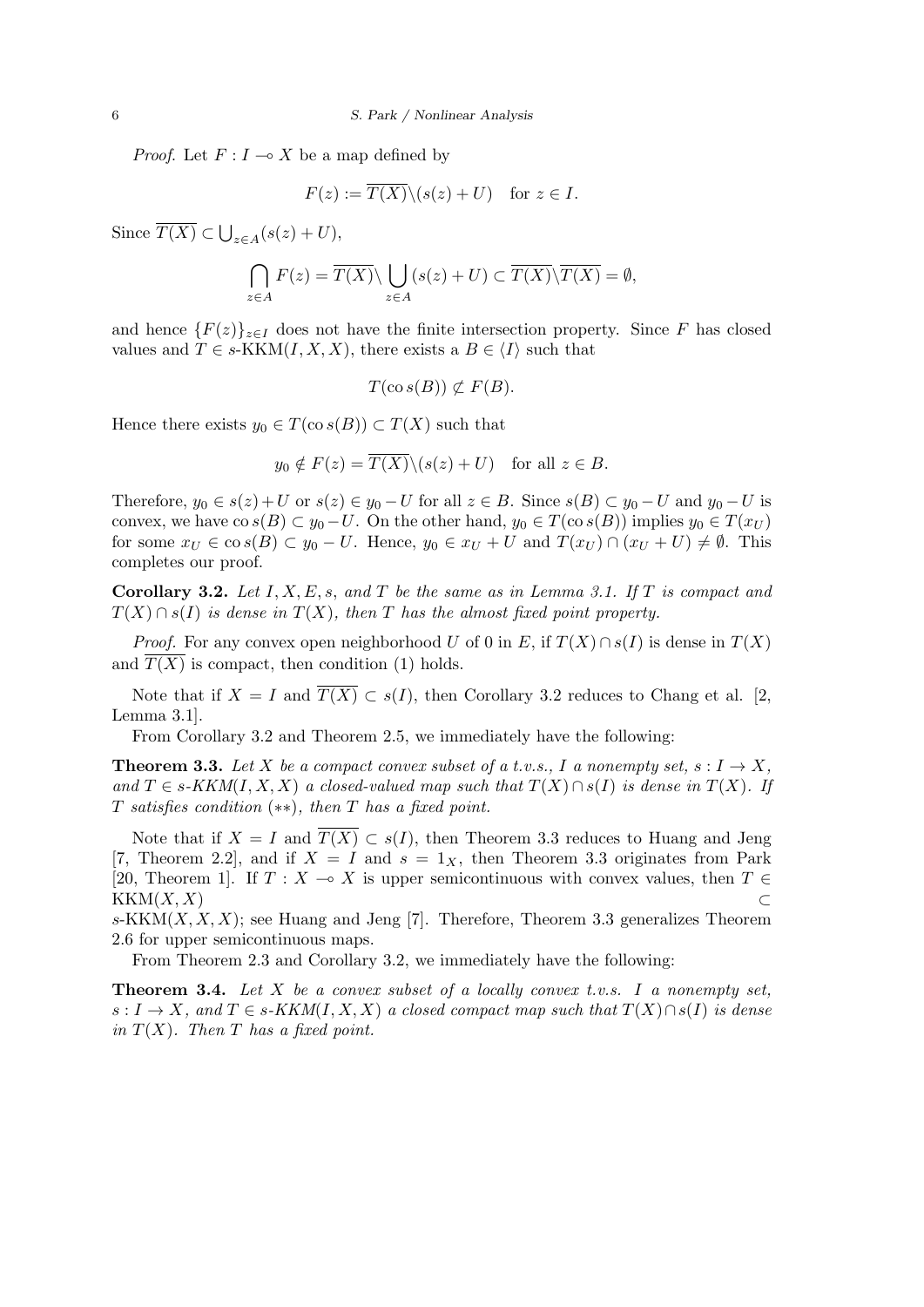If  $X = I$  and  $\overline{T(X)} \subset s(I)$ , then Theorem 3.4 reduces to Chang et al. [2, Theorem 3.2] and further if  $s = 1_X$ , then to Chang and Yen [3, Theorem 2], and if *X* itself is compact, then to Huang and Jeng [7, Corollary 2.4].

#### **4. Fixed points for new classes of maps**

Let us recall some history of analytical fixed point theory; for details, see [19]. In 1991, the author presented the following at the Halifax conference:

**Theorem 4.1** [12]. *Let X be a convex subset of a locally convex t.v.s. E. Then every compact map*  $T \in V(X, X)$  *has a fixed point, where* 

 $T \in V(X, X) \iff T : X \to X$  is an acyclic map; that is, an upper semicontinuous map having compact acyclic values.

Theorem 4.1 was extended to the class  $\mathfrak{A}_c$  [13], to  $\mathbb{V}_c^{\sigma}$  [23], to  $\mathfrak{A}_c^{\sigma}$  [14], and so on.

**Theorem 4.2** [14]. Let *X* be a convex subset of a locally convex t.v.s. E, and  $F \in$  $\mathfrak{A}_{c}^{\sigma}(X,X)$ *.* If F is compact, then F has a fixed point.

**Theorem 4.3** [15]. *Let X be a compact convex subset of a t.v.s. E on which E<sup>∗</sup> separates points. Then any*  $F \in \mathfrak{A}_{c}^{\kappa}(X, X)$  *has a fixed point.* 

Note that we supplied a lot of examples of  $\mathfrak{A}_{c}^{\kappa}(X,X)$  in [13,14,22] and that many authors misunderstood  $\mathfrak{A}$  as  $\mathcal{U}$ .

In 1996, Chang and Yen [3] introduced the KKM class (see Section 3) and obtained the following:

**Theorem 4.4** [3]. *Let X be a convex subset of a locally convex t.v.s. E. Then every closed compact map*  $T \in KKM(X,X)$  *has a fixed point.* 

It was known that  $\mathfrak{A}_{c}^{\kappa}(X,X) \subset \text{KKM}(X,X)$  in [14], but, any single example of closed compact maps  $T \in \text{KKM}(X, X)$  such that  $T \notin \mathfrak{A}_{c}^{\kappa}(X, X)$  is not given in [3].

Note that our Theorem 2.3 generalizes Theorem 4.4 properly. In fact, the map  $T \in$  $\operatorname{KKM}(X,X)$  in Theorem 4.4 has the almost fixed point property by Corollary 3.2, but not conversely. For example, the map *T* in Remark after Theorem 2.3 has the almost fixed point property, but does not belong to  $KKM(X, X)$ ; cf. [3, p.226].

In 1996, the author defined

 $F \in \mathfrak{B}(X,X) \iff F : X \to X$  is a map such that, for each polytope (that is, the convex hull of a nonempty finite subset) in *X* and for any continuous map  $f: F(P) \to P$ , the composition  $f(F|_P)$  has a fixed point.

and noticed that  $\mathfrak{A}^{\kappa}_c \subset \mathfrak{B}$  and that, in the class of closed compact maps, two subclasses B and KKM coincide. At the WCNA'96, general versions of Theorem 4.4 were presented [16]. One of the simplest results is the following restatement of Theorem 4.4:

**Theorem 4.5** [16]. *Let X be a convex subset of a locally convex t.v.s. E. Then every closed compact map*  $F \in \mathfrak{B}(X,X)$  *has a fixed point.*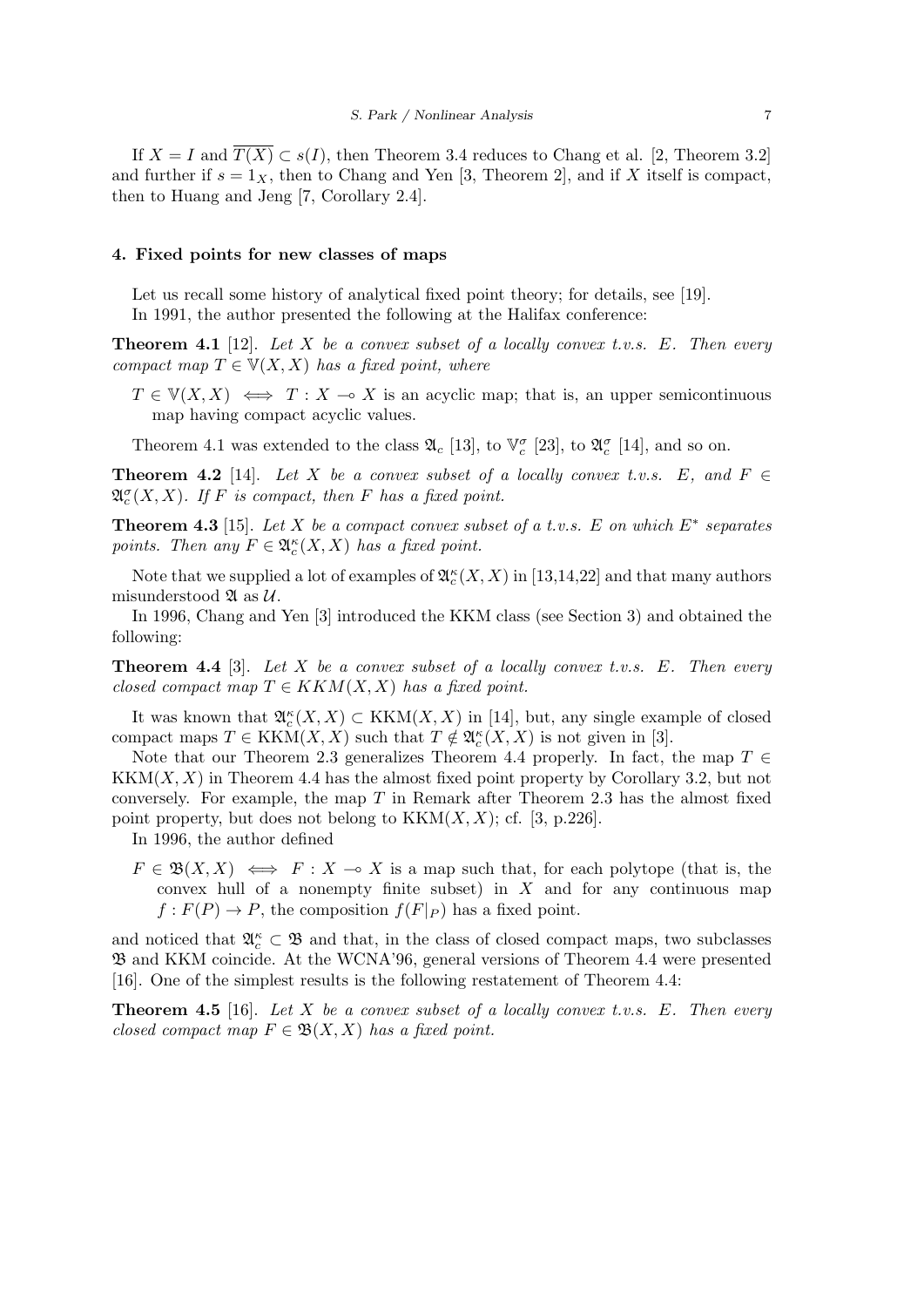#### 8 *S. Park / Nonlinear Analysis*

Recall that a nonempty subset *X* of a t.v.s. *E* is said to be *admissible* (in the sense of Klee) provided that, for every nonempty compact subset *K* of *X* and every neighborhood *V* of the origin 0 of *E*, there exists a continuous map  $h: K \to X$  such that  $x - h(x) \in V$ for all  $x \in K$  and  $h(K)$  is contained in a finite dimensional subspace L of E. Examples of admissible subsets can be seen in [18,19].

In 1997, at the KKM theory conference at Changhua, the author presented the following with its long history:

**Theorem 4.6** [18,19]. *Let E be a t.v.s. and X an admissible* (*in the sense of Klee*) *convex subset of E. Then any closed compact map*  $F \in \mathfrak{B}(X,X)$  *has a fixed point.* 

In 1998, this was restated as follows:

**Theorem 4.7** [20]. *Let X be an admissible convex subset of a t.v.s. Then any closed compact map*  $T \in \mathfrak{K}(X, X)$  *has a fixed point, where*  $\mathfrak{K}$  *denotes KKM.* 

Moreover, the manuscript of the Changhua talk appeared as [19], where we listed more than sixty papers in chronological order, from which we could deduce particular forms of Theorem 4.6. Further examples of maps in the class  $\mathfrak{B}$  were given in [17]. In 1999, Lin and Yu [11] published Theorem 4.7 and generalized versions of the present author's other results.

Since then generalizations of KKM classes to *S*-KKM or *s*-KKM classes follow. One of the main targets of such works was to try to generalize Theorems 4.4 and 4.7. However, the main results in [2,3,7] are generalized and unified by Theorem 3.4 in this paper.

For the *s*-KKM class, we need the following:

**Lemma 4.8.** Let X be a convex subset of a t.v.s., I a nonempty set,  $s: I \rightarrow X$  a *surjection, and*  $T \in s$ *-KKM*(*I, X, X*)*. If T is closed and compact, then*  $T \in \mathfrak{B}(X, X)$ *.* 

*Proof.* Let *P* be a polytope in *X*,  $T' := T|_P$ , and  $f : T(P) \to P$  a continuous map. Let  $I' := s^{-1}(P) \subset I$  and  $s' := s|_{I'} : I' \to P$ .

Claim 1.  $T \in s'$ -KKM $(I', X, X)$ .

Let  $F'$  :  $I' \to X$  be closed-valued such that

(2) 
$$
T(\cos'(A)) \subset F'(A) \text{ for all } A \in \langle I' \rangle.
$$

Define  $F: I \to X$  by  $F(z) := F'(z)$  for  $z \in I'$  and  $F(z) := X$  for  $z \in I \setminus I'$ . Then F is closed-valued with respect to the relative topology of *X*. Now, from (2), we have

$$
T(\cos(A)) \subset F(A) \quad \text{for all } A \in \langle I \rangle.
$$

Since  $T \in s$ -KKM $(I, X, X)$ ,  $\{F(z)\}_{z \in I}$  has the finite intersection property, and hence, so  $\left\{F'(z)\right\}_{z\in I'}$ .

Claim 2.  $f \circ T' \in s'$ -KKM $(I', P, P)$ .

Let  $F'$  :  $I' \to P$  be closed-valued such that

$$
(f \circ T')(\cos'(A)) \subset F'(A)
$$
 for all  $A \in \langle I' \rangle$ .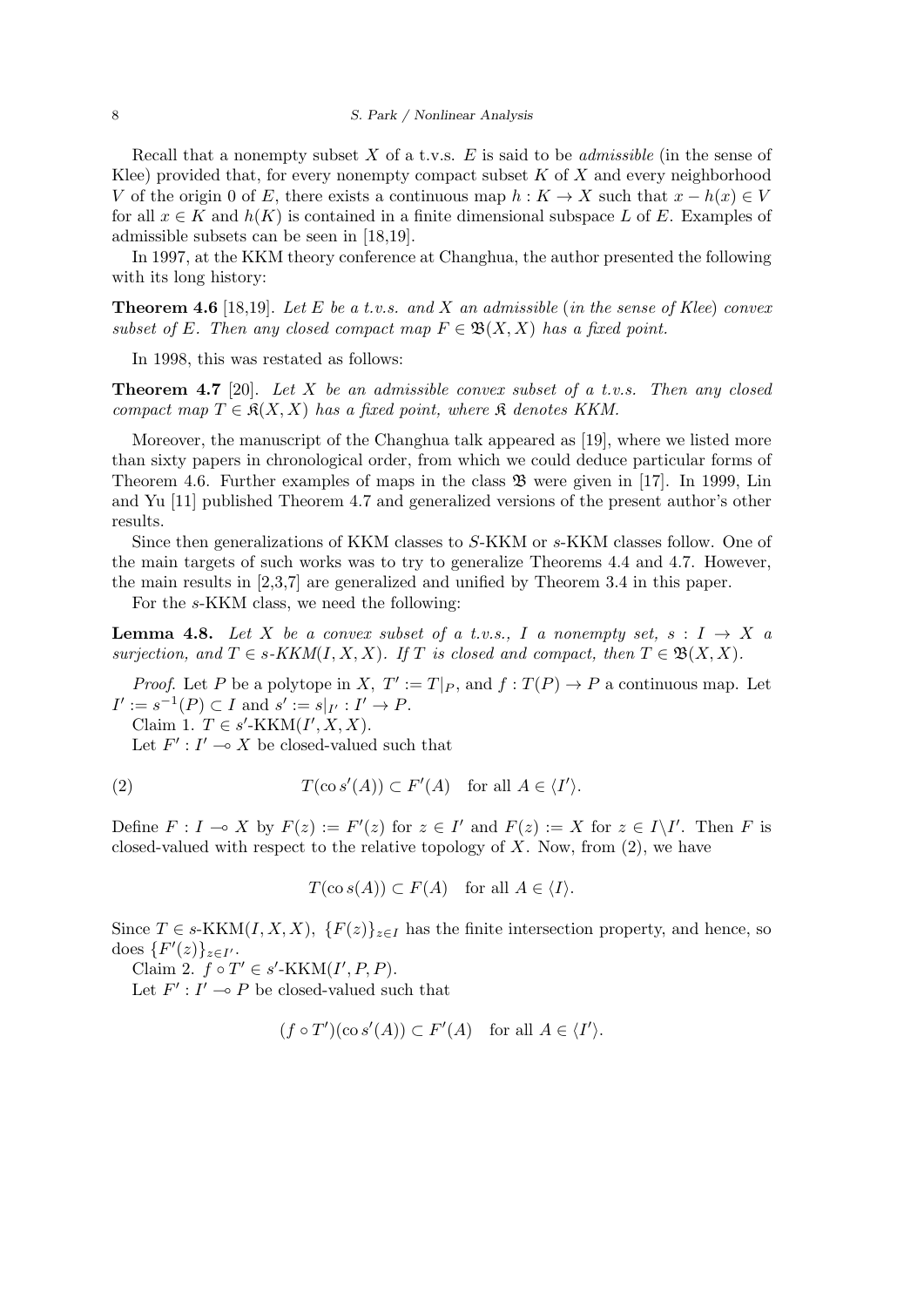Then we have

$$
T(\cos'(A)) = T'(\cos'(A)) \subset (f^{-1} \circ F')(A) \text{ for all } A \in \langle I' \rangle.
$$

Since  $f^{-1} \circ F'$  is closed-valued and  $T \in s'$ -KKM $(I', X, X)$ ,  $\{(f^{-1} \circ F')(z)\}_{z \in I'}$  has the finite intersection property, and hence, so does  $\{F'(z)\}_{z \in I'}$ .

Claim 3.  $f \circ T' : P \to P$  has a fixed point.

Since T is closed and compact, it is upper semicontinuous with closed values, and hence, so is *T ′* . Moreover, *f ◦T ′* is upper semicontinuous and closed-valued, and hence, it is closed and compact. Since  $f \circ T' \in s'$ -KKM $(I', P, P)$  by Claim 2 and  $(f \circ T')(P) \subset P = s(I')$ , by Theorem 3.4,  $f \circ T'$  has a fixed point.

Therefore  $f \circ (T|_P)$  has a fixed point and hence  $T \in \mathfrak{B}(X,X)$ . This completes our proof.

*Remark*. If  $s: I \to X$  is not a surjection, then Lemma 4.9 does not hold. For example, let  $X = [0,1]$  and  $s: X \to X$  be defined by  $s(x) := x/2$  for  $x \in X$ . Let  $T: X \to X$ be defined by  $T(x) := \{1\}$  if  $x \in [0, 1/2)$ ,  $T(x) := \{0, 1\}$  if  $x = 1/2$ , and  $T(x) := \{0\}$  if  $x \in (1/2, 1]$ . Then  $T \in s\text{-KKM}(X, X, X)$  by noting  $1 \in T(s(x))$  for any  $x \in X$ ; see [2, p.219]. Note that *T* is closed and compact, but  $T \notin \mathfrak{B}(X,X)$ .

From Lemma 4.8 and Theorem 4.6, we have the following:

**Theorem 4.9.** *Let E be a t.v.s. and X an admissible* (*in the sense of Klee*) *convex subset of*  $E$ *,*  $I$  *a* nonempty set,  $s: I \to X$  *a* surjection, and  $T \in s$ -KKM $(I, X, X)$ *.* If  $T$  is closed *and compact, then T has a fixed point.*

Note that if *I* is a nonempty subset of *X*, then Theorem 4.9 reduces to Chang, Huang, and Jeng [1, Theorem 3.1].

It should be noticed that the main fixed point theorems in [1,3,11], and others are disguised forms of our Theorem 4.6. Most of other results in those papers are also formally generalized (but not practical) or disguised forms of earlier works of the author on the classes  $\mathfrak{A}^{\kappa}_{c}$  or  $\mathfrak{B}$  of multimaps.

## **References**

- [1] T.-H. Chang, Y.-Y. Huang, and J.-C. Jeng, *Fixed point theorems for multifunctions in S-KKM class*, Nonlinear Anal., to appear.
- [2] T.-H. Chang, Y.-Y. Huang, J.-C. Jeng, and K.-W. Kuo, *On S-KKM property and fixed point theorems*, J. Math. Anal. Appl. **229** (1999), 212–227.
- [3] T.-H. Chang and C.-L. Yen, *KKM property and fixed point theorems*, J. Math. Anal. Appl. **203** (1996), 224–235.
- [4] T.-H. Chang and C.-L. Yen, *Generalized KKM theorem and its applications*, Banyan Math. J. **2** (1996), 21–28.
- [5] Ky Fan, *Covering properties of convex sets and fixed point theorems in topological vector spaces*, Symposium on Infinite Dimensional Topology, Ann. of Math. Studies, No. 69, Princeton Univ. Press, 1972, pp.79–92.